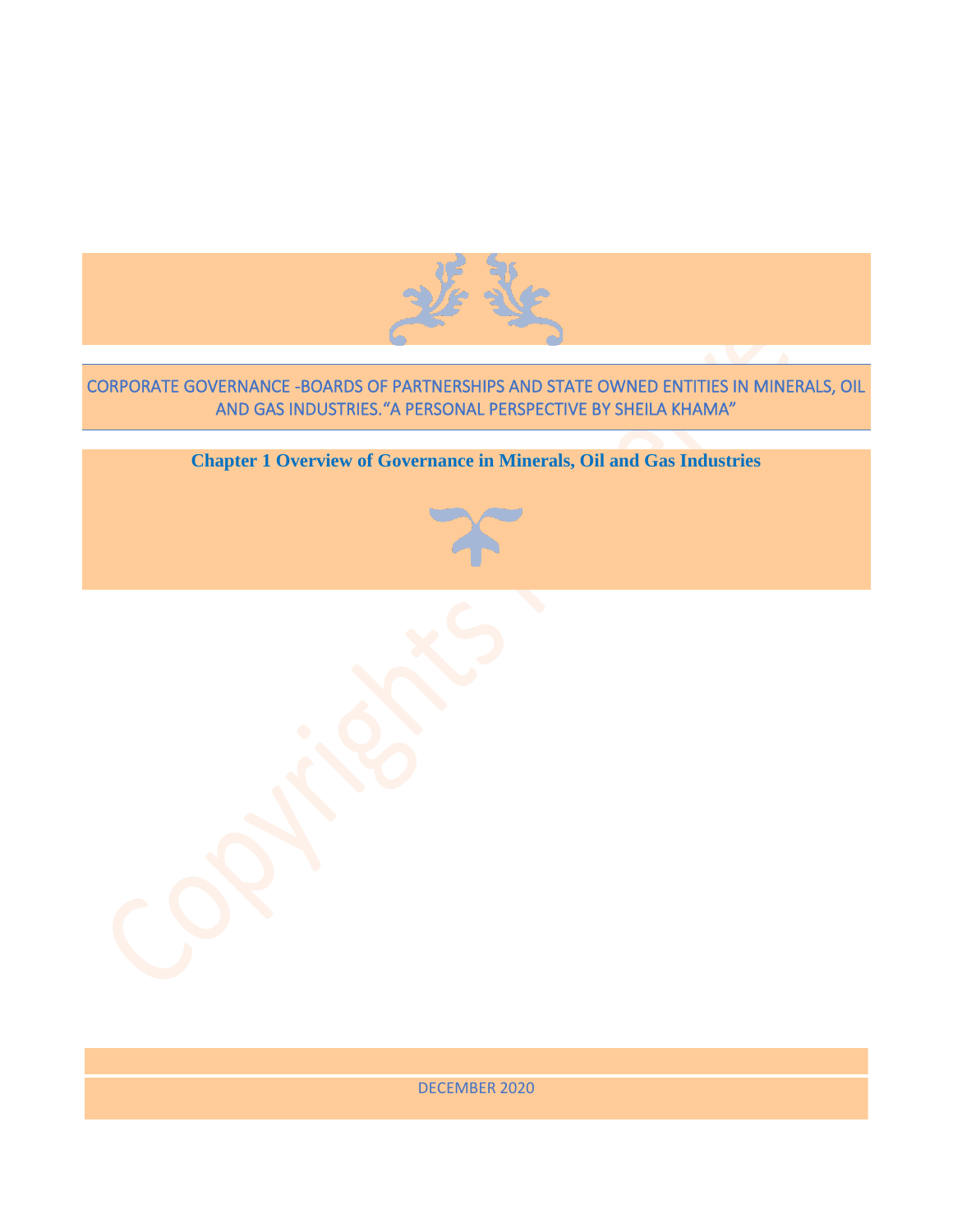#### **1.1.Principles of Good Governance**

The three corner poles of governance - namely "*transparency*", "*accountability*" and the "*public voice*" are my springboard as I delve into the importance of corporate governance in extractives. Applied consistently, the three offer a firm foundation for good governance of minerals, oil and gas resources. Given the target audiences of this book, corporate governance is the perfect intersection between public policy and governance of resources projects in which the state has an investment. *Diagram 1* maps this relationship between the principles of good governance and corporate governance.

*Diagram 1: Foundation, Structure & Pillars of Good Governance*



# Public Participation Public Participation **Accountability Transparency** Transparency **Corporate Governance**

## **1.2. Why Governance in Minerals , Oil and Gas?**

In mining, oil and gas industries, factors that heighten the importance of good governance are *responsible stewardship*, *protection of inter-generational value*, *maximizing current value*, *duty of care to citizens* and *containment of risk of unintended consequences.* I discuss these below.

*Responsible Stewardship:* In the context of minerals, oil and gas resources development, the importance of responsible stewardship is underscored by a number of issues. To start with, based on the principle of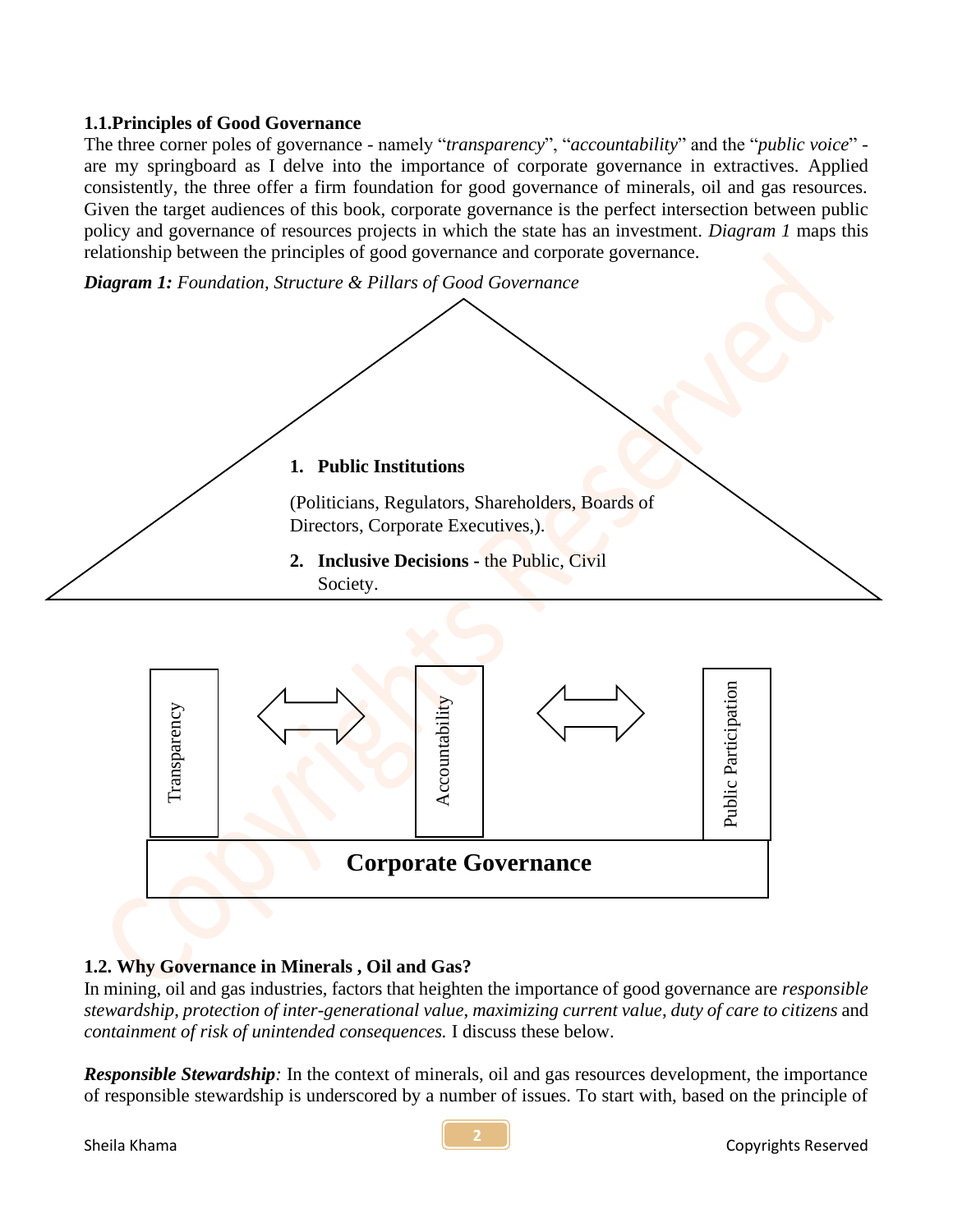"accountability", the role of the State as the custodian of a country's resources wealth makes good governance a panacea. Entrusting the State with protection of public interest without first ensuring that national leaders respect this principle, is self-defeating. Equally, the State's custodial role, among others, assumes the ability and willingness to subject its agents to public scrutiny through transparent and accountable institutions as well as competent and responsible office bearers. In the absence of such clear rules of engagement, the ability of the public to monitor and validate adherence to these principles is hampered.

*Maximizing Current Value*: One of the most important roles of the state is to decide who develops mineral oil, and gas resources through licensing. The public reasonably assumes that, in licensing third parties or in undertaking exploitation of the resources, the State's foremost objective is to maximize value for the benefit of citizens. Public scrutiny ensures that licensing, negotiations and public investment decisions indeed reflect the views and interests of the public by confirming with the principle of value maximization. For instance, this provision assumes that the State's adjudication of resources development through licensing is driven by the need to engage the investors that are most capable of optimizing value and that the State has no other subjective consideration. By being transparent about the criteria and processes for licensing, and by subjecting themselves to public scrutiny, governments therefore enable citizens to assess their effectiveness and provide the public with necessary assurances that their interests are not compromised.

**Protection of Inter-Generational Value**: The finite nature of minerals, oil and gas resources places a premium on the notion of intergenerational value. As such, a major factor in ensuring good governance of minerals, oil and gas resources is the principle of sustainable development. This is to say, the importance of meeting the development needs of current generations without compromising social, environmental and economic needs of future generations. This is not possible unless those regulating and managing the projects embed this principle into day-to-day decisions, including but not limited to the rate and timing of extraction of the resources, investment of revenue from the projects and protection of the social and physical environment impacted by the projects.

## **Pursuit of Economic Justice**

The notion of economic justice is defined as *'the idea that the economy will be more successful if it is fairer: that prosperity and justice go hand-in-hand rather than in opposition to one another'*. <sup>1</sup> On thinking about the importance of governance in minerals, oil and gas industries, I was drawn to this concept. But it was not so much the economists' view of the economic world order that intrigued me. Instead it was the idea that prosperity and justice go hand in hand. It occurs to me that companies cannot be indifferent to the plight of those in their midst and hope to prosper in the long-run. Because in many countries minerals, oil and gas resources are the hand that feeds the nation, it is also inconceivable that the governments that preside over the development of the resources can do so without due regard to this concept. It is inextricably linked to good governance, custodianship and wealth sharing. It links interests of communities, corporates and governments and is an essential safeguard for good governance.

*Duty of Care to Citizens:* Among others, acting in the best interest of others and ensuring that there is no harm done is premised on the assumption that those charged with the responsibility of making decisions relating to the resources understand the fundamentals of the industries. In this respect, good governance requires that representatives of the State have some understanding of what happens upstream, midstream

<sup>&</sup>lt;sup>1</sup> Tom Kibasi, What is economic justice – and why does it matter? Director of the Institute for Public Policy Research, September 6, 2017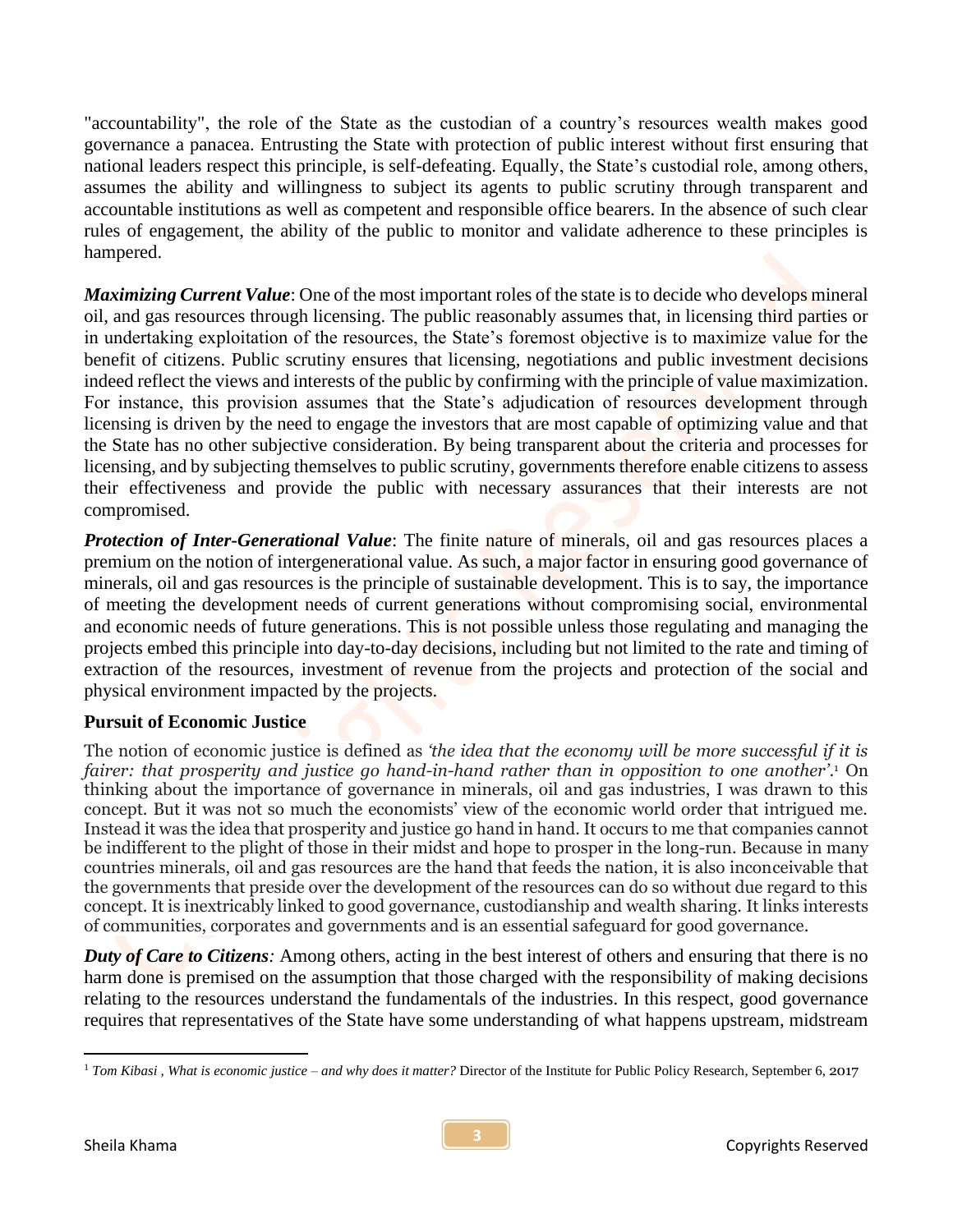and downstream of the resources value chain. For instance, a clear sense of where economic value lies in the chain and the ability to verify chain of custodianship for taxation and other purposes is particularly important for the State to avoid potential revenue leakage. From the perspective officials representing the state in boardrooms, these matters are integral to corporate strategic decisions and require a certain knowledge and alertness. Without this, state representatives risk under performing including being unable to recognize and capture incremental value. More importantly and as custodians, the representatives cannot confidently give the public assurances of adequate "*duty of care"*.

*Containment of Risk of Unintended Consequences.* The involvement of the State in the affairs of any company attracts additional scrutiny and potential criticism beyond the immediate corporate environment. Any decisions by the State can have a negative impact on the business of the companies the state is associated with. Avoiding such unintended consequences requires constant awareness of the impact that state decisions and actions might have on national resource wealth. Minerals, oil and gas companies (Stateowned or not), are particularly vulnerable to this risk.

Because of this factor, brand visibility and the global nature of commodity trading, national companies can get caught in crossfire of international geo-politics. Companies affiliated with the state are vulnerable to risk of sanctions, as has been the case in the oil-rich country of Venezuela. Though the troubles in that country are rooted in multiple issues, it is hard to argue that poor governance and a failure to ring-fence Venezuela's state owned oil company from national and international politics is part of the challenges facing the country now and during the period leading to the crisis that began in 2010. According to OPEC, the country has the world's largest proven oil reserves yet that has not been enough to guarantee its citizens access to life's basics.<sup>2</sup> Venezuela's current economic and social demise is the clearest proof that resources wealth that is not accompanied by good governance cannot save a country and its people.

Under such circumstances, in addition to the risk of international sanctions, based on public perceptions of lack of good governance on the part of either a SOE or a country's political leaders, consumer groups can organize to boycott retail products downstream of the value chain. When this happens, the result is a potential decline in demand that renders the licenses immaterial and the deposits economically sterile. For governments and private investors, good governance is therefore a long-term business case. It is not surprising then that increasingly enlightened and forward-looking companies place these principles at the core of corporate strategy. For their part, shareholders and financiers increasingly demand that boards of directors act to contain such risk based on the concept of sustainability. In many respects, it is the recognition of unintended consequences that bad political decisions can have on corporate performance that the world owes the growing importance of Environment, Social and Governance (ESG) ratings.

## **1.3 Lessons From Global Trends**

Over the last three decades, the subject of good governance of minerals, oil and gas resources has been elevated by global trends. These have added to the importance of good governance. I discuss a few of these in the paragraphs below.

*Increased Access to Information* – thanks to the internet age and social media, decisions made by boards of companies can and often are immediately and readily available to stakeholders. This empowers the public and enables it to demand accountability with greater speed and credibility than previously possible.

*Lack of Trust in Governments and Companies* – has led to a loss of moral authority on the part of the State as custodian and the companies that develop the minerals, oil and gas resources leading to a trust

<sup>2</sup> https://www.opec.org/opec\_web/en/data\_graphs/330.htm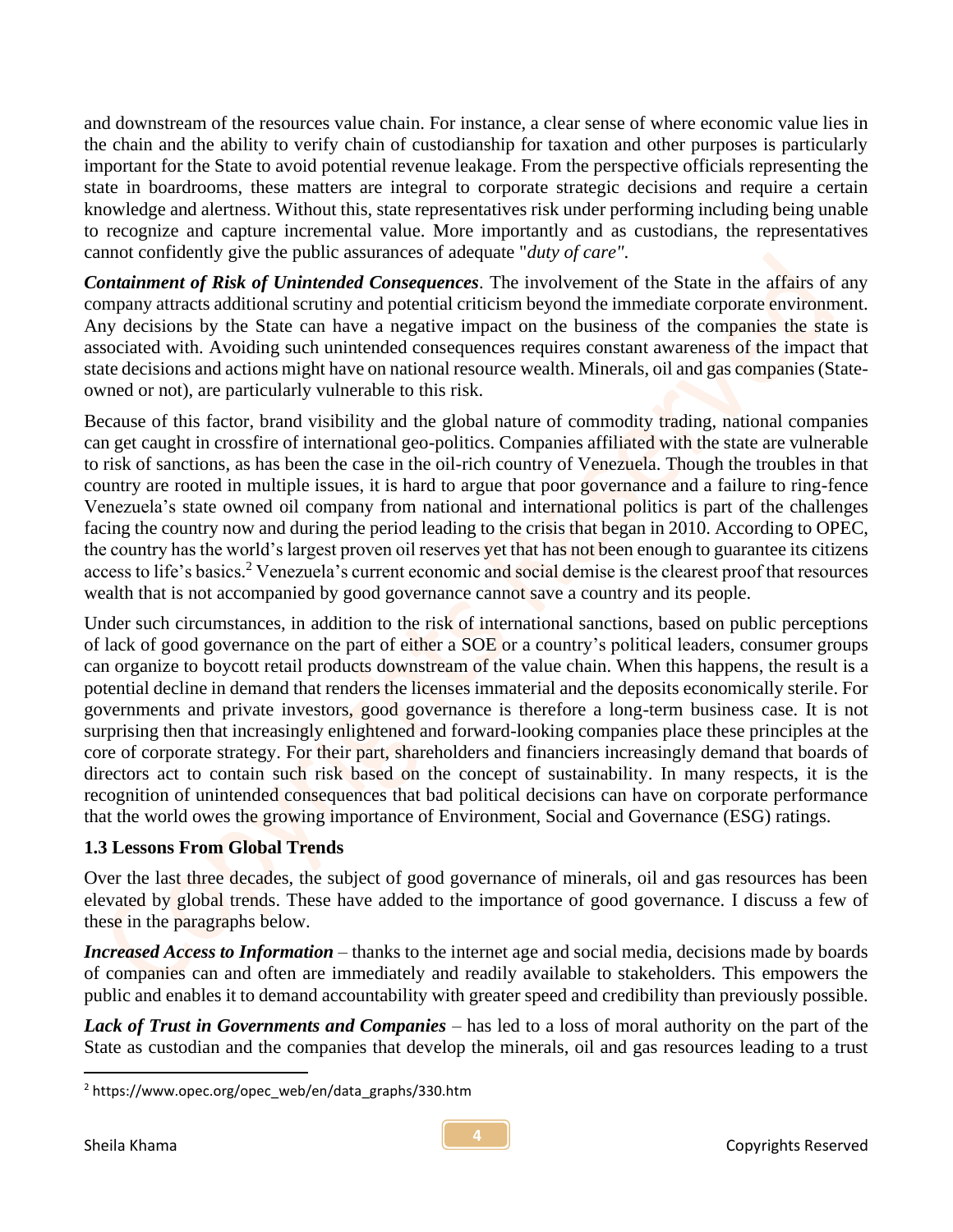gap. This growing lack of trust in governments and companies is illustrated very well by the annual survey of results conducted by the Edelman Barometer (see Diagram 6).

*Rise of Civil Society Organizations* – have unleashed multiple global initiatives and coalitions devoted to holding governments and companies to account for their individual and collective actions. The plethora of civil society initiatives in minerals, oil and gas industries is particularly evident. A significant number of them advocate good governance through transparent licensing regimes, revenue collection and management as well as responsible protection of social and physical environments. This momentum challenges the actions of companies and has progressively found its way into corporate boards influencing strategies of many companies. Companies whose boards have not responded timeously and effectively risk adverse reputational and financial outcomes, including difficulty in raising finance and poor performance in stock markets as investors increasingly make a direct link between poor governance and perception of corporate risk.

#### *Case 1:BP Deepwater Horizon Oil Spill.*

The 2010 BP oil spill in the Gulf of Mexico is a stark reminder of the challenges facing corporate leaders in an environment of informed and diverse stakeholders. According to the American Society for Engineering Education, "the April 20, 2010 Deepwater Horizon oil rig explosion was an engineering and environmental tragedy that led to the loss of 11 human lives and has had farreaching environmental and economic impacts, the full extent of which is difficult if not impossible to calculate. In 2015 the explosion continued to impact those 11 individuals' families; it continued to have a far-reaching emotional impact on the 115 men and women on board at the time of the catastrophe; scientists are still evaluating the environmental impacts of both the oil dispersion throughout the gulf and the oil dispersant used to curtail the spill at surface depths. Simultaneously, gulf business owners, particularly those who rely on gulf waters for their livelihoods, continue to struggle. This novel and far-reaching real-world disaster is particularly salient for use within engineering curricula due to its inherently complex interplay of *ethical issues* and the *broad scope of stakeholders impacted* by the initial disaster and its aftermath".

While the magnitude of adverse environmental impacts is unprecedented, the sustainable development challenges associated with development of minerals, oil and gas resources

are common, because of the diversity of interests and expectations for the company to respond to these. Faced with this scenario, BP's management and board were faced with the challenge of having to balance expectations of employees, environmentalists, businesses reliant on marine life, the media, shareholders, CSOs and a range of regulatory requirements. Many case studies have already been written and will no doubt continue to be documented to debate the question on how well or not the company managed the crisis. This is not the object of this anecdote. That said, what we know is that the incident was very costly and that:

- BP set up a US\$20 billion fund to cover the costs of claims from residents expected to be affected by the oil spill,
- BP set up a US\$500 million Gulf of Mexico Research Initiative. It was set up as a 10-year initiative, with BP supplying US\$50 million a year in funding to discover how the Deepwater Horizon explosion affected the environment and also its effects on human health,
- BP agreed to donate all revenue from recovered oil from the Macondo well to Restoration Gulf Coast, a program created by the National Fish and Wildlife Foundation,
- In addition, BP is paying \$5.5 billion in civil Clean Water Act penalties and nearly \$15 billion more for environmental damage and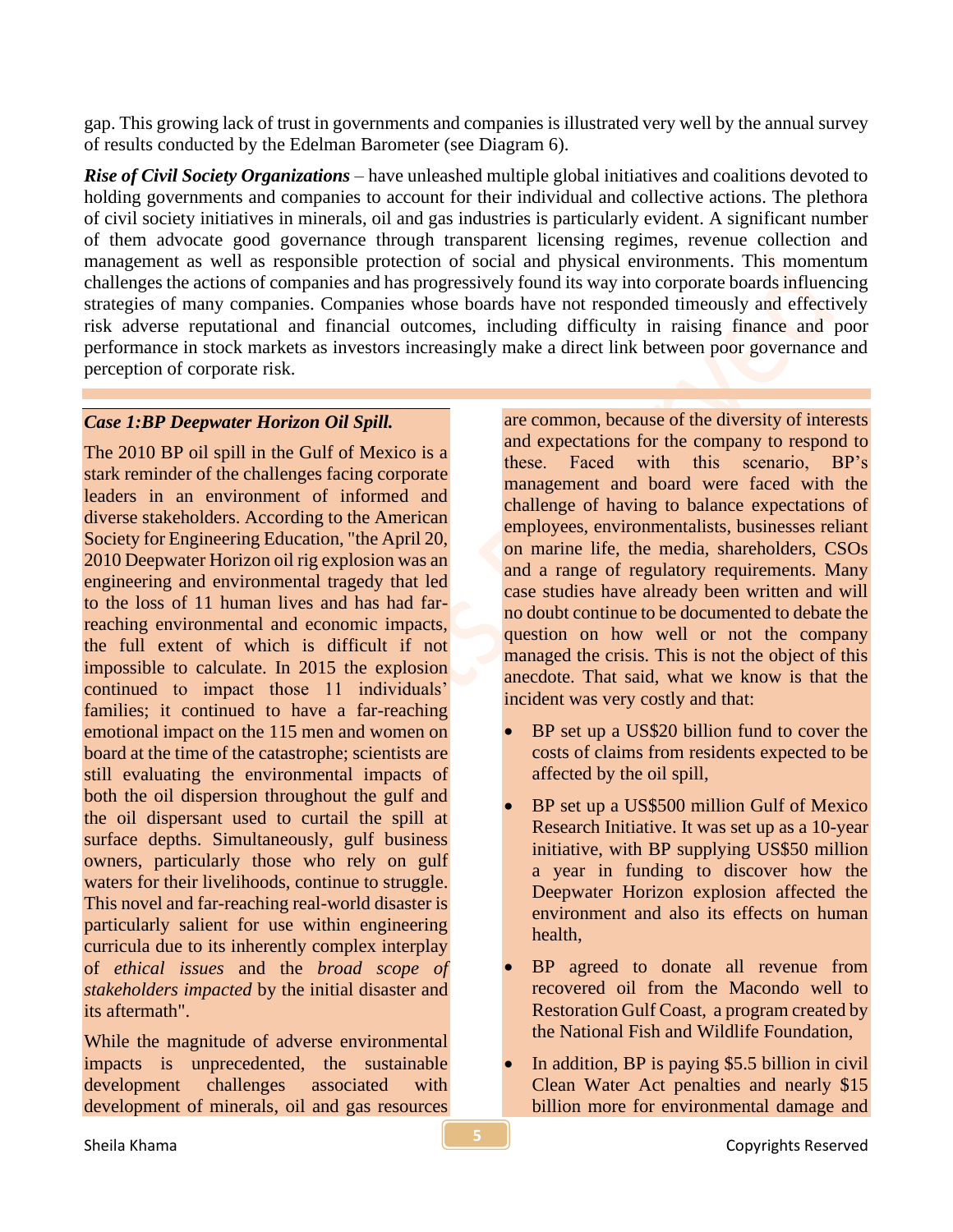assorted claims by local and state governments along the Gulf Over a 16-year period,

Even with this, a US federal judge still approved a whopping US\$20.8-billion settlement.

These amounts constitute the largest environmental civil settlement ever in the US and are additional to BP's settlement reached with individuals and businesses for another US\$7.8 billion. There are many lessons to be learnt from the company's response. Michael MacMasters suggested that BP should have undertaken the following actions to minimize the damage:

- "Issue regular, frequent progress reports
- Control the pictures
- Be transparent,
- Display empathy as a concerned corporate entity comprised of authentic people diligently making a good-faith effort to solve the problem
- Stop lobbying for environmental waivers"

McMasters' views notwithstanding, the magnitude of financial cost and reputational damage to BP is undeniable. For many companies, it is enough to collapse the business. Yet, from a sustainability perspective, we can expect that the cost to companies who find themselves in such a situation is likely to rise in a manner consistent with public views and perception of damage to the environment and regulatory standards. It is not surprising then that corporate boards invest time and energy strategizing to contain such risk. In the end, preventative measures are better and retroactive actions are a poor substitute. They offer little comfort to investors, suppliers, environmentalists and other industry critics.

#### **Source:**

Abstract: An Ethics Case Study in Environmental Engineering, American Society for Engineering Education, 2016.

Michael [McMasters;](https://www.linkedin.com/in/michael-mcmasters-38bb0014) BP Deepwater Horizon Crisis - A Case Study, Published on May 31, 2015